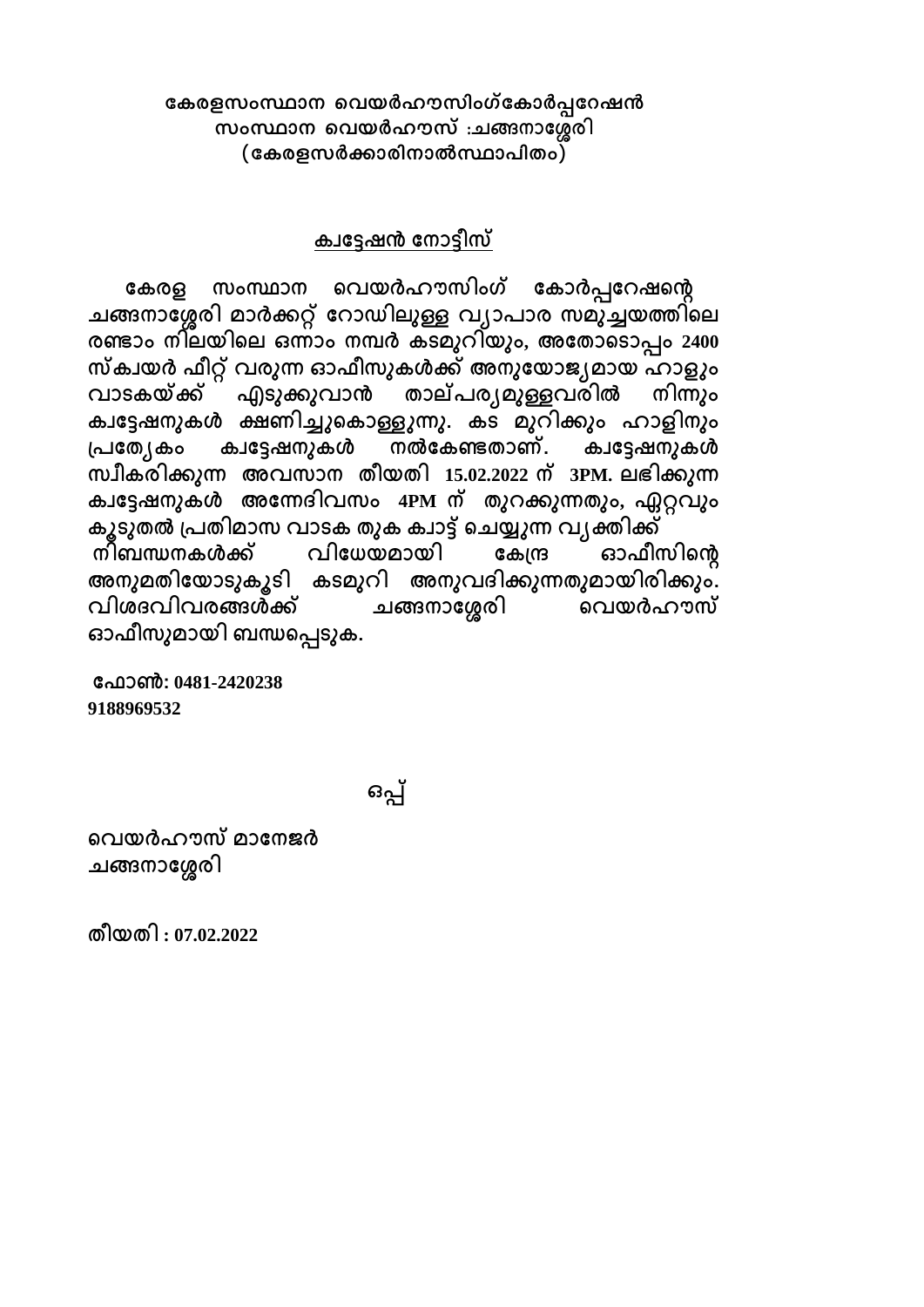### KERALA STATE WAREHOUSING CORPORATION ERNAKULAM

### TENDER CONDITIONS

- 1. The shop rooms are to be allotted on leave and licence system on the basis of competitive tender quotations. The tenderers can inspect the shop rooms on any working day between 2.00PM and 4.30 PM . The person who offers the highest amount of licence fee for each room will be granted licence as indicated in the notice inviting tenders. However if the rent is less than the expected amount, the Corporation may put the shops on auction with a view to obtain the desired licence fee.
- 2. EMD of Rs. 5000 has to be remitted in cash/ DD at State Warehouse, Changanacherry along with the tender for each room ( DD should be in favour of the MD, Kerala State Warehousing Corporation payable at Changanacherry ). Successful bidder has to furnish a security deposit of Rs. 25000for Room No.1 by way of Demand Draft drawn on any Nationalised Bank in favour of the MD, Kerala State Warehousing Corporation payable at Changanacherry. EMD should be enclosed along with tender for each room. No exemption from the payment of EMD and security deposit will be granted under any circumstance. Tender without EMD will be summarily rejected.
- 3. Successful bidder have to furnish the security less the EMD deposited.
- 4. No interest will be paid on the EMD and Security Deposit. In case of non renewal of licence after 11 months the security deposit less the payment due to the Corporation if any will returned to the licensee and his licence will be terminated and the licensee has to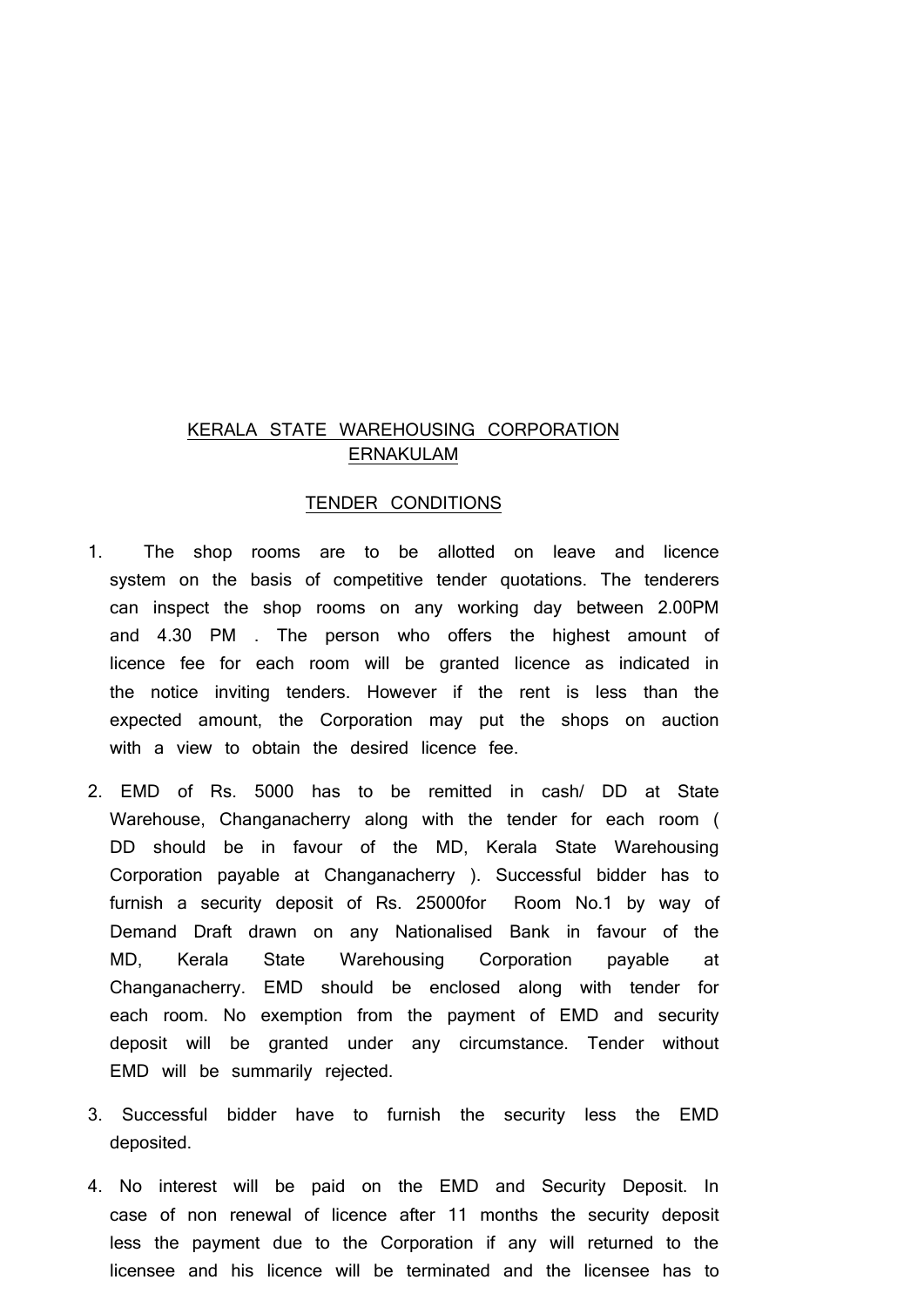vacate the premises. In the case of premature cancellation of licence by the Corporation on the request of licensee or on violation of agreed conditions by the licensee security deposit less the payment due to the Corporation will be released only after the expiry of the original agreed license periodand in such cases the licence fee will be levied till the month in which the Corporation decides / accepts such cancellation. On non renewal / cancellation of licence licensee has to vacate and handover the room with lock and key to the Corporation within the specified date fixed by the Corporation otherwise the Corporation will be at liberty to impose suitable penal fee for the delay involved in handing over the room.

- 5. The security in full should be deposited by the successful tenderer within seven days of receipt of the acceptance order in this effect and failure to do so will entail in forfeiture of EMD.
- 6. The Successful bidders should remit license fee on monthly basis in advance i.e say on the day on which the tenderer is permitted to occupy for use of the licensed premises and there after within first four days of the successive months. In unavoidable cases licenses will be permitted to remit the licence fee with a penal interest of 18 % up to 30 days after the due date and delay thereafter will entail in cancellation of licence.
- 7. The successful tender should remit the licence fee for the first month and enter into an agreement with the Corporation in the format prescribed by the Corporation within fifteen days from the date of allotment of room. Otherwise the licence is liable for cancellation forfeiting the security deposit without notice.
- 8. Licence fee should be remitted by way of cash/DD in favour of Managing Director, KSWC. Failure in remitting licence fee in time will entail in cancellation of licence.
- 9. The period of licence will be for eleven months. After eleven months the licence can be renewed on enhanced fee fixed by the Corporation at that time, provided other conditions are satisfied.
- 10. Tenderers may be present directly but if the same is sent by post it should only be by registered post with acknowledgement due. No representation or appeal of any kind will be allowed against the belated receipt of tenders by post beyond the notified date and due to loss in transit. Correspondance of licensee will be made on the postal address given in the tender documents and the Corporation will not be responsible for non receipt of any intimation / document sent on the said address.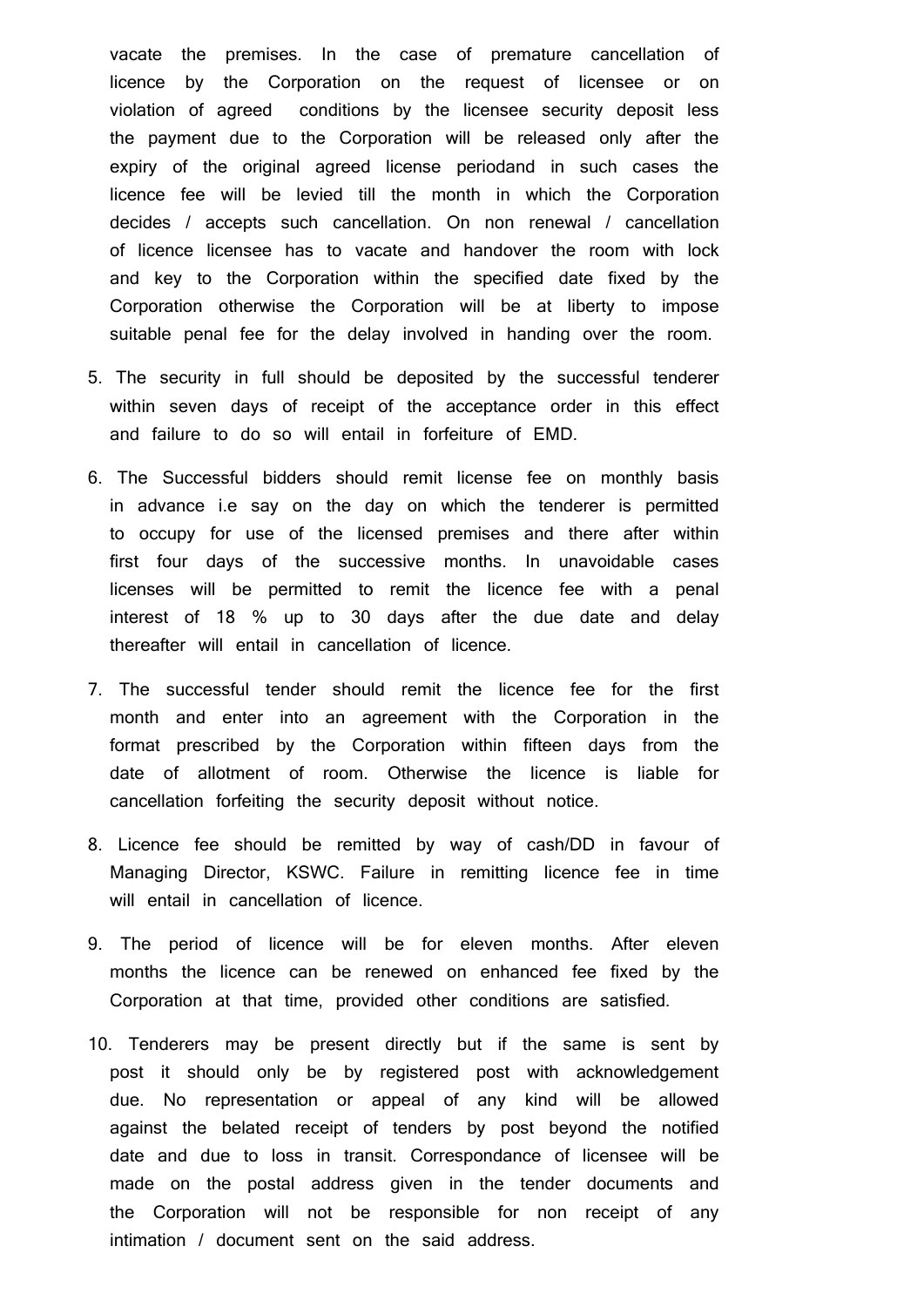- 11. The successful bidders are to assure to the licensor Corporation that the object of licence is lawful and that no act which is illegal, indecent, immoral or improper will be done in the licensed premises. The licence is liable to be cancelled if the licensee uses the premises against the interest of the Corporation.
- 12. Licensee will not have any right to sublet or transfer the licensed premises or to make any structural alterations. if any damages occurred to the building structure the same will have to be rectified at the cost of licensee. Premises should be kept neat and clean by the licensee.
- 13. Charges towards electricity and water will have to be paid by the licensee as fixed by the Corporation and failure to remit such charges and municipal licence fee etc to the concerned departments in time will entail in cancellation of licence.
- 14. Licensee should make use of the licensed premises for the shop within three months of obtaining the licence.
- 15. The Managing Director Kerala state Warehousing Corporation reserves the right to drop the tender proposals partly or fully or accept any tender in part or full without assigning any reason thereof.

Tenderer Managing Director